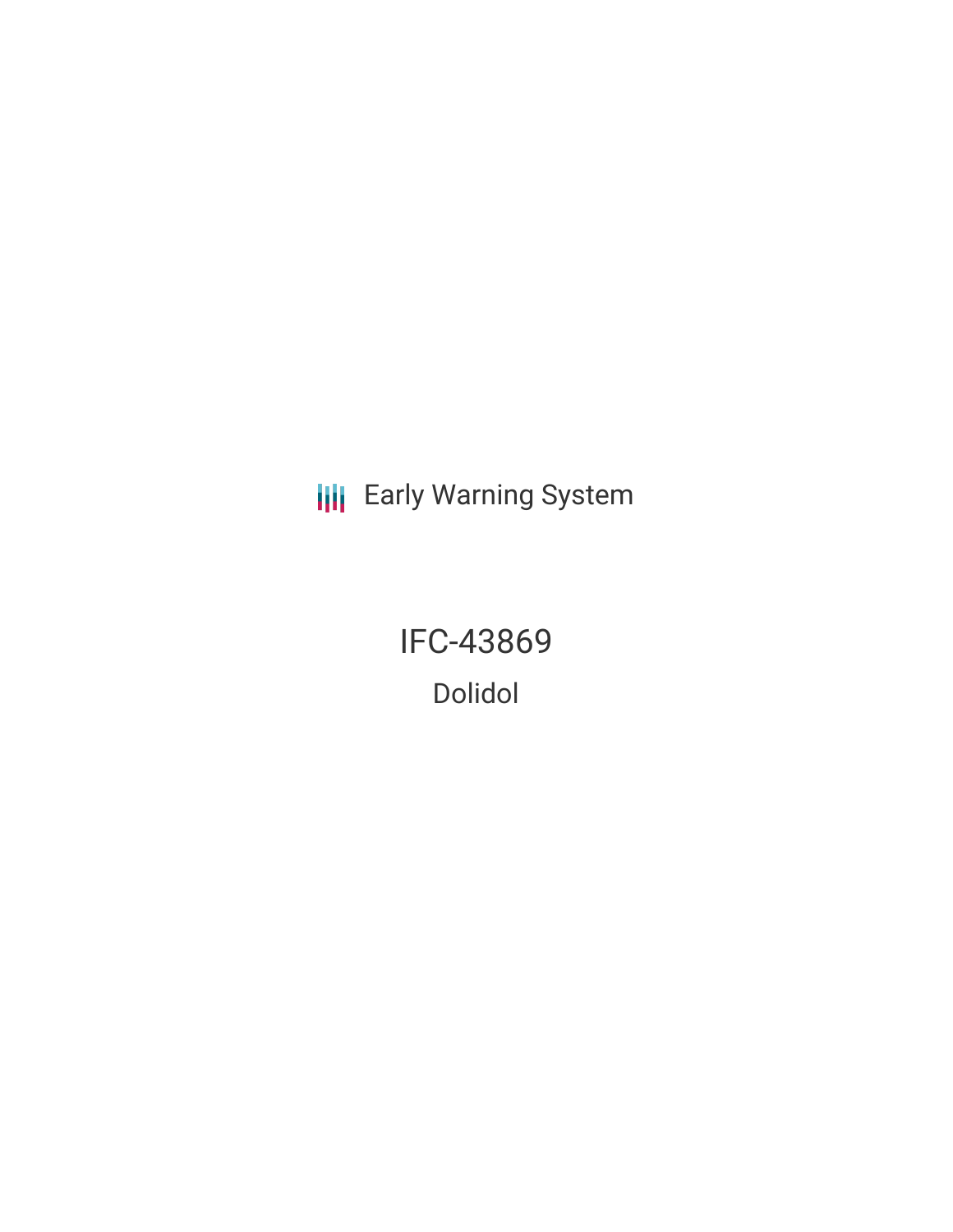# **Quick Facts**

| <b>Countries</b>               | Morocco                                 |
|--------------------------------|-----------------------------------------|
| <b>Financial Institutions</b>  | International Finance Corporation (IFC) |
| <b>Status</b>                  | Proposed                                |
| <b>Bank Risk Rating</b>        | B                                       |
| <b>Voting Date</b>             | 2021-06-25                              |
| <b>Borrower</b>                | Uni Confort Maroc - Dolidol SA          |
| <b>Sectors</b>                 | Industry and Trade                      |
| <b>Investment Type(s)</b>      | Loan                                    |
| <b>Investment Amount (USD)</b> | $$45.23$ million                        |
| <b>Project Cost (USD)</b>      | $$51.34$ million                        |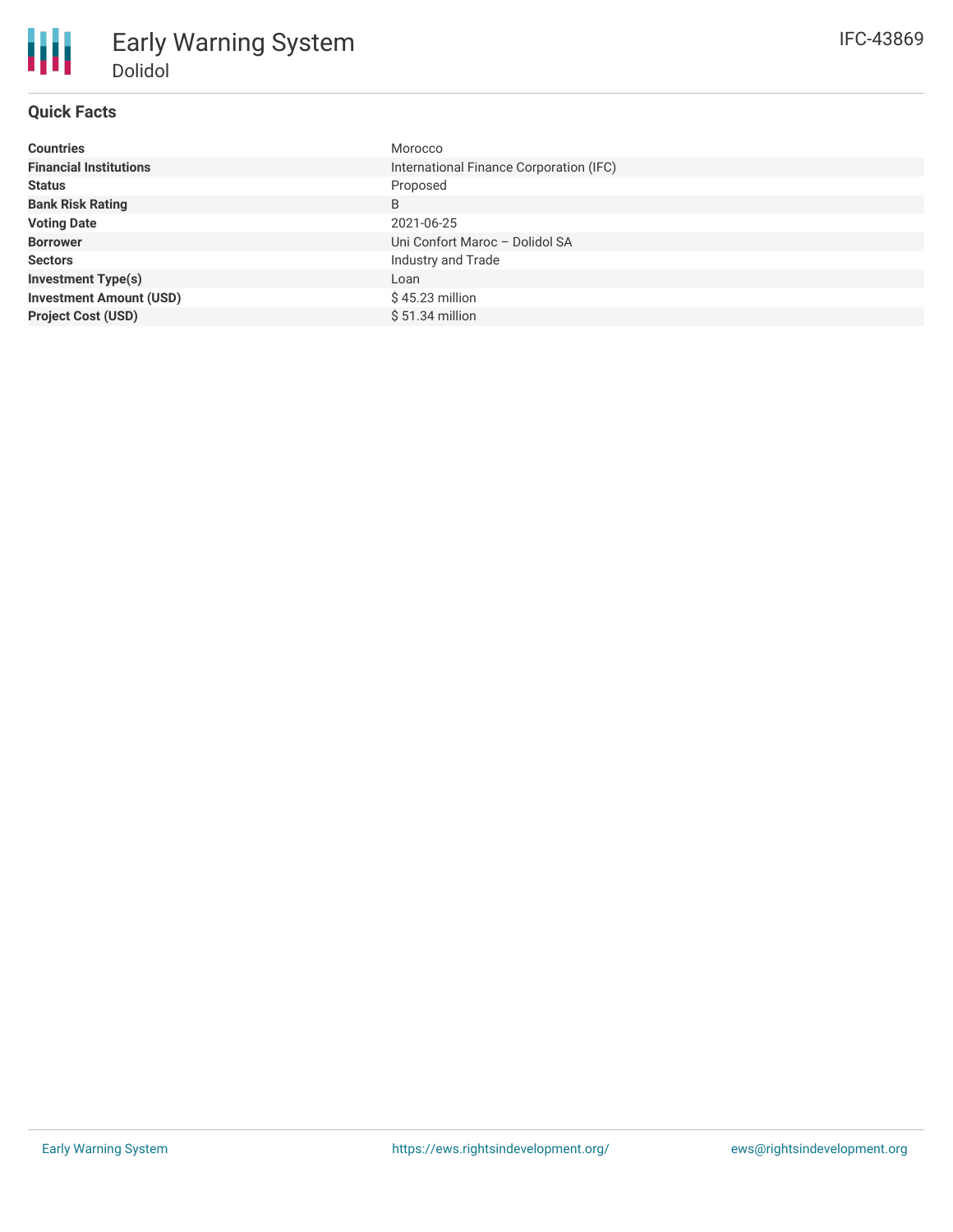

## **Project Description**

According to bank provided information, the proposed investment consists of up to EUR37 million senior loan package to Uni Confort Maroc – Dolidol SA ("UCM", "Dolidol" or the "Company"), a leading manufacturer and distributor of polyurethane (PU) foam and bedding products. The Company was established in Morocco in 1972 by Berrada Sounni Family and expanded its geographical footprint in Cote d'Ivoire in 2014. Dolidol has a 45-years track record and is a trusted and quality provider of bedding products with internationally recognized accreditations (i.e., ISO 45001, ISO 9001, IATF 16949). As of December 31, 2020, Dolidol employs 1,000 people and has a logistic platform (17,000 sqm) and 150 trucks. It sells its products through a network of 1,100 distributors, 50 owned stores and 10 distribution facilities. Dolidol's investment plans include (i) an acquisition in Nigeria, (ii) a greenfield plastic recycling capex in Morocco and (iii) installation of solar panels (1.25MW) on the Company's industrial facilities in Morocco (the Project).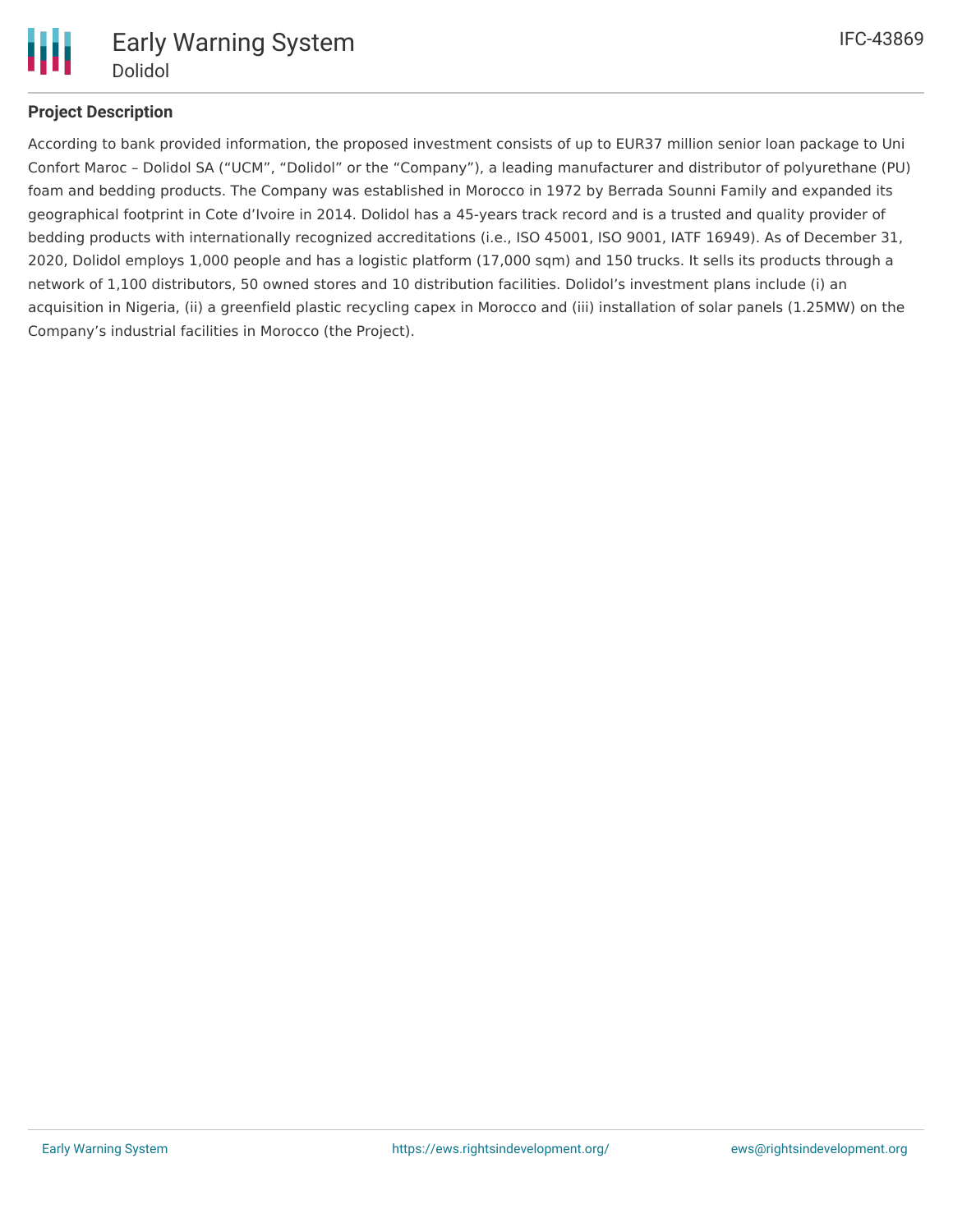### **Investment Description**

• International Finance Corporation (IFC)

The cost of the Project is estimated at EUR42 million which IFC will support with a EUR37 million senior loan financing package comprised of up to EUR25 million A loan and up to EUR12 million parallel loan. Within the scope of the Project, IFC's financing will be directly used to support Dolidol's expansion in Nigeria and capital expenditures in Morocco.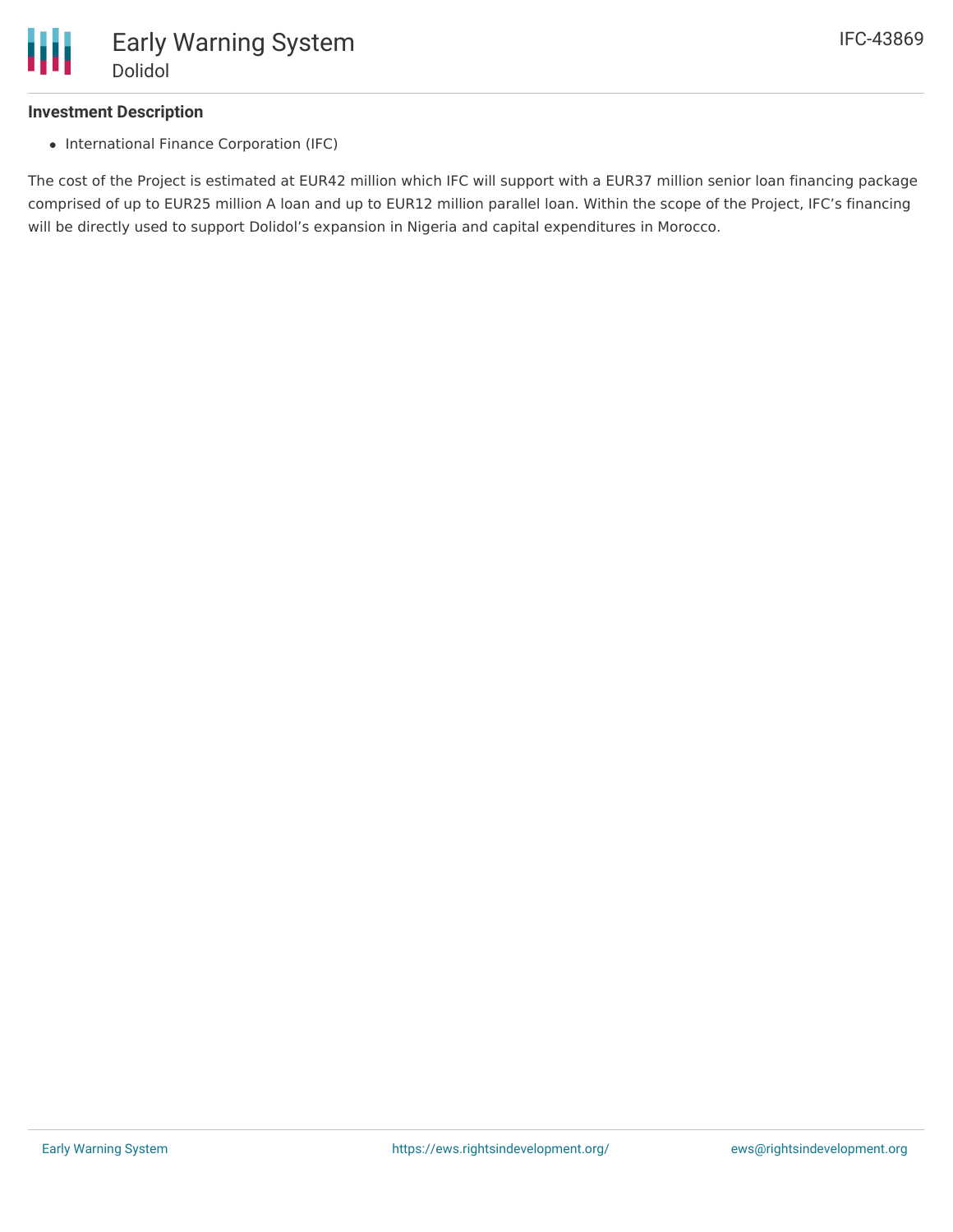

| <b>Private Actor 1</b> | <b>Private Actor</b><br>1 Role | <b>Private Actor</b><br>Sector | <b>Relation</b>          | <b>Private Actor 2</b>         | <b>Private Actor</b><br>2 Role | <b>Private Actor</b><br>2 Sector |  |
|------------------------|--------------------------------|--------------------------------|--------------------------|--------------------------------|--------------------------------|----------------------------------|--|
|                        |                                | $\overline{\phantom{a}}$       | $\overline{\phantom{0}}$ | Uni Confort Maroc - Dolidol SA | Client                         | $\overline{\phantom{0}}$         |  |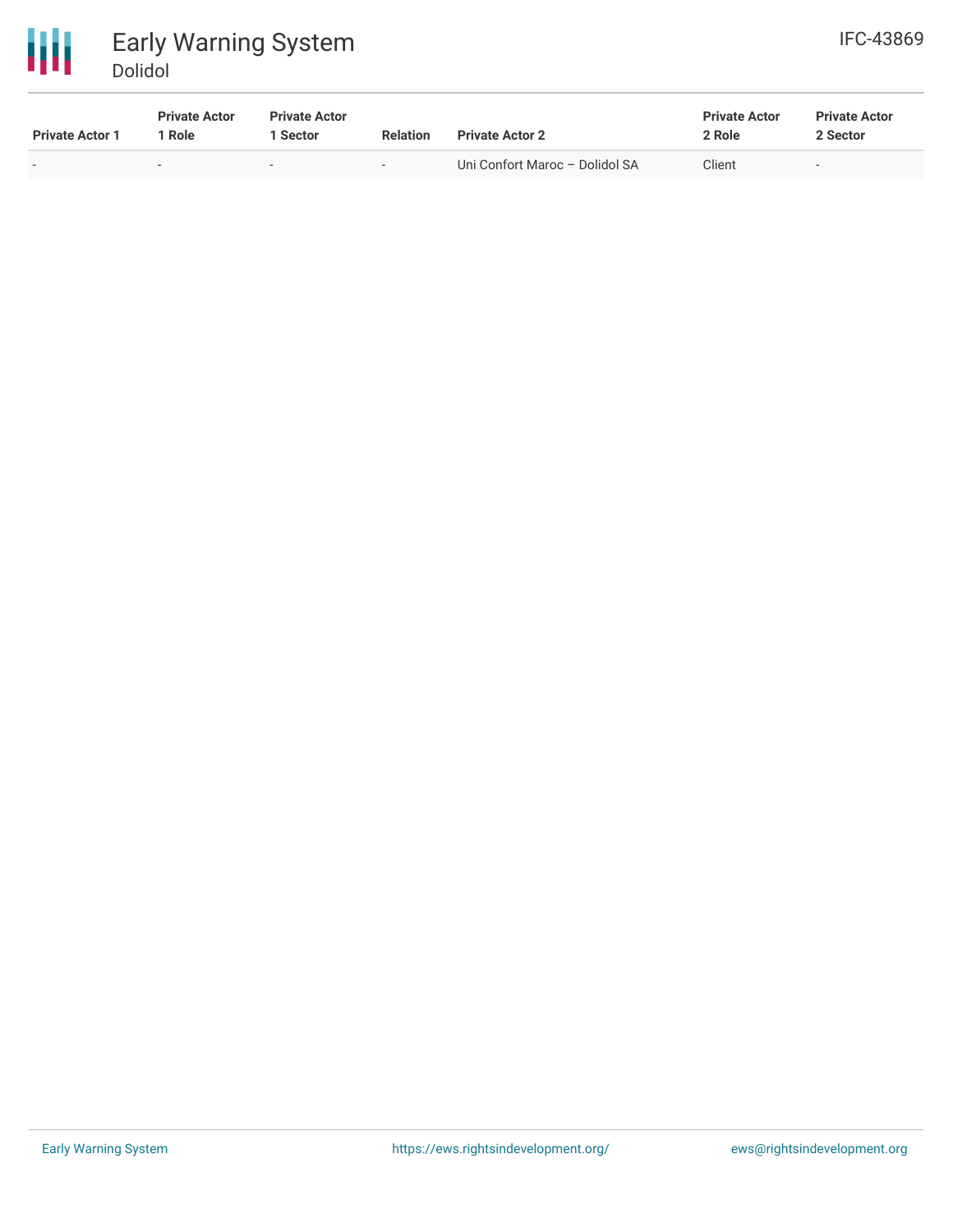

### **Contact Information**

Uni Confort Maroc – Dolidol SA Jalil Skali CEO +212-522-918-280 [jskali@pid.ma](mailto:jskali@pid.ma) Bouazza 20220 Casablanca Morocco <https://www.dolidol.ma/>

#### **ACCESS TO INFORMATION**

You can submit a request for information disclosure at: <https://disclosures.ifc.org/#/inquiries>

If you believe that your request for information from IFC has been unreasonably denied, or that this Policy has been interpreted incorrectly, you can submit a complaint at the link above to IFC's Access to Information Policy Advisor, who reports directly to IFC's Executive Vice President.

### **ACCOUNTABILITY MECHANISM OF IFC/MIGA**

The Compliance Advisor Ombudsman (CAO) is the independent complaint mechanism and fact-finding body for people who believe they are likely to be, or have been, adversely affected by an IFC or MIGA- financed project. If you submit a complaint to the CAO, they may assist you in resolving a dispute with the company and/or investigate to assess whether the IFC is following its own policies and procedures for preventing harm to people or the environment. If you want to submit a complaint electronically, you can email the CAO at CAO@worldbankgroup.org You can learn more about the CAO and how to file a complaint at <http://www.cao-ombudsman.org>